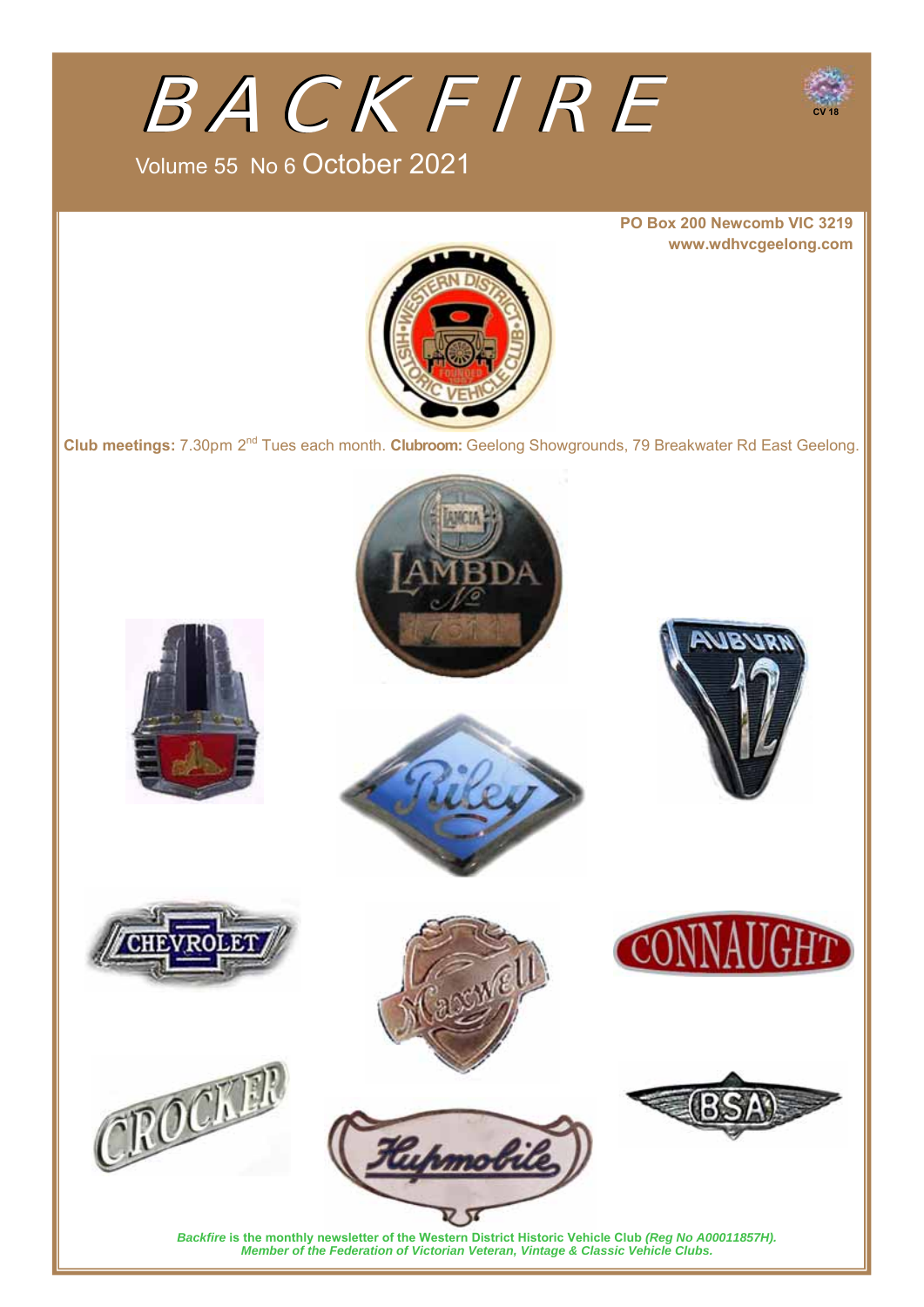### **CONTENTS**

| HONORARY OFFICE BEARERS AND COMMITTEE - 2021/2022                                   | $\overline{2}$ |  |  |  |  |
|-------------------------------------------------------------------------------------|----------------|--|--|--|--|
| CONTENTS & PRESIDENT'S IDLE CHATTER MANAGEMENT CONTENTS                             |                |  |  |  |  |
|                                                                                     |                |  |  |  |  |
| MINOR PERMIT CHANGES & COMMITTEE MEETING SUMMARY                                    | 5              |  |  |  |  |
|                                                                                     | 6              |  |  |  |  |
| STORIES FROM THE SHED (White Lightning ctd) 7                                       |                |  |  |  |  |
| GARY'S GIGGLES & EVENTS CALENDAR MARIE AND RESERVISION BY A SALE AND RESERVISION BY |                |  |  |  |  |
| STORIES FROM THE SHED (Pioneering Motoring Women) ______________________________ 9  |                |  |  |  |  |
| STORIES FROM THE SHED (Pioneering Motoring Women ctd) ________________ 10           |                |  |  |  |  |
| STORIES FROM THE SHED (Pioneering Motoring Women ctd) ________________ 11           |                |  |  |  |  |
| STORIES FROM THE SHED (Pioneering Motoring Women ctd) _______________ 12            |                |  |  |  |  |
| LETTERS TO THE EDITOR & AUTOMOTIVE FIRSTS <b>ACCEPTED</b> 13                        |                |  |  |  |  |
|                                                                                     |                |  |  |  |  |
|                                                                                     |                |  |  |  |  |
| EVENTS CALENDAR<br>$\overline{\phantom{a}}$ 16                                      |                |  |  |  |  |

# The President<sup>s</sup><br>Idle Chatter

#### Hi all

As post lockdown plans start to unfold, it seems that it is still going to be some weeks before we can look at getting back into club events. It is likely to initially be in the form of coffee runs and picnic type outings so stay tuned for developments. I am sure, like me, there are a lot of members looking forward to a few outings.

Hopefully everyone has been able to keep busy and find useful activities at home or out in the shed.

I came across a great idea for fixing oil leaks on rear axles on old tractors. I have a 1954 grey Fergy that has a fairly common problem with very old seals where oil in the rear axle leaks past the oil seal and into the brakes. Getting oil on the brake shoes makes them completely useless not to mention the risks of not having brakes that work properly.

Normally replacing the seal is a major task involving removal of the axle and then taking the axle to a specialist who can remove the heat shrunk on collar and then pressing the bearing off to then access the seal. After a new seal is fitted the bearing (preferably a new one) has to be pressed on and then a new collar heat shrunk on.

Now you can buy a new seal that fits into the inside of the bearing. This means the old seal, bearing and collar can be left in place and the new "sure seal" fitted. It does require the bearing to be greased as it now is on the outside of the axle oil but I guess this is no different to most front wheel bearings.

What it does mean is that a home handyman can now fix the oil leak without special tools and equipment. I found this on the Bundy Bears Shed website. Lance is the man who chats away and is very easy to understand and quite entertaining.

Below is a photo showing the new seal going into position.

*- David Mitchell*

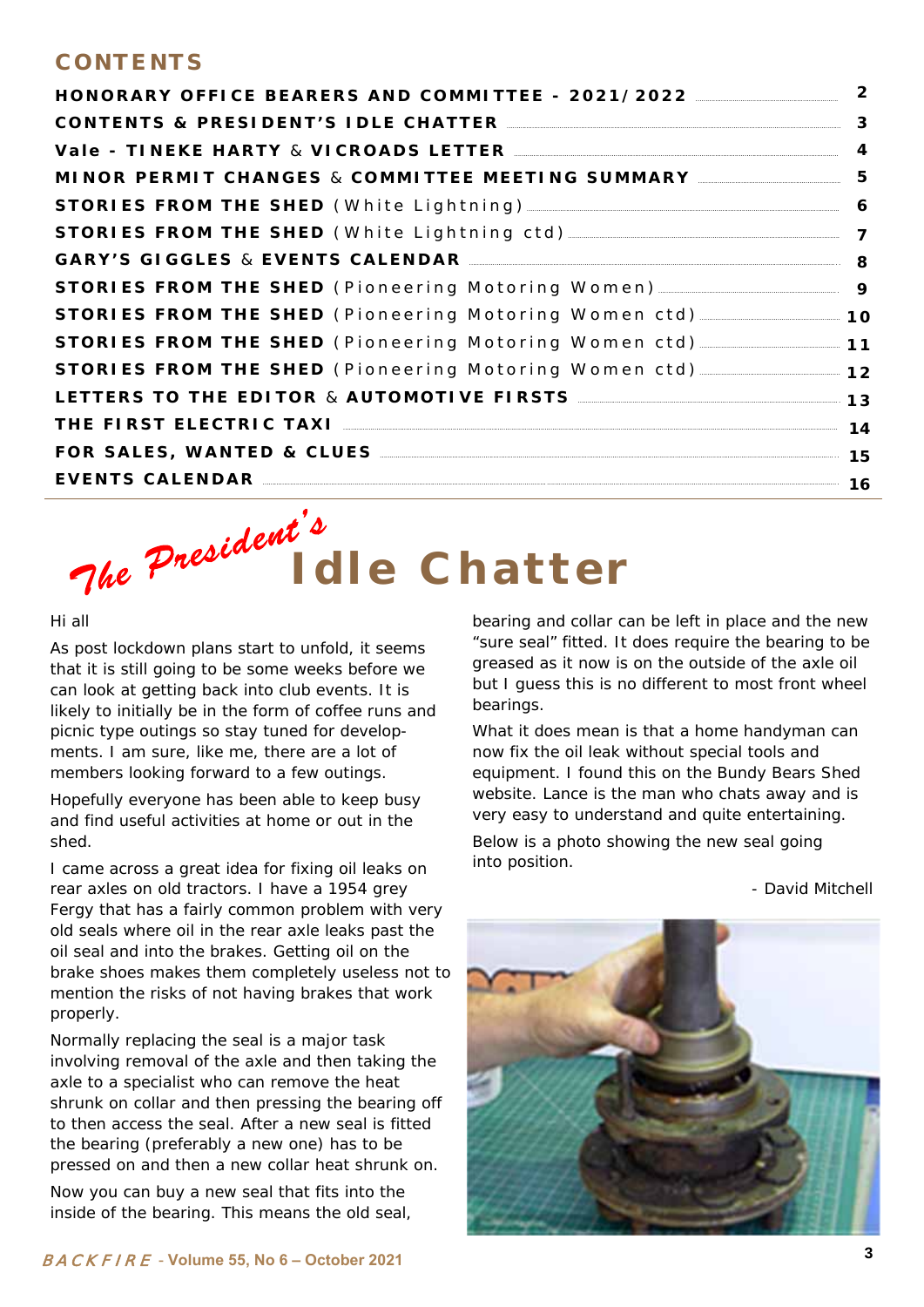### **VALE - TINEKE HARTY 7/7/1947 - 30/8/2021**



We were saddened to learn of the passing of Tineke Harty. Tineke was born in Holland and the family moved to Australia when she was five. Bill and Tineke met as teenagers and married in 1966, culminating in a very happy marriage of 55 years.

In April 2000 they, along with 30 other WDHVC members, embarked on the "long distance" rally to Europe, organised by Ken Batson. During the trip, Tineke was able to visit her birthplace.

Over the years, Bill and Tineke have had several historic cars, always cleaned and polished to perfection.

Tineke was renowned for her hospitality and cooking skills, and these were very adequately demonstrated when they hosted a tinker day at their then Leopold home, a couple of years ago.

Tineke was truly a "special" lady to all who knew her, and we extend our deepest sympathy to Bill, daughters Charmaine and Fiona, and the extended family that she loved so dearly.

*- Trevor Schneider* 

*Bill Harty has asked that we pass on his personal thanks to the many members who have contacted him, for their kind thoughts and wishes. - Ed.* 

### **INCOMPLETE CLUB PERMIT APPLICATIONS**

*The following information does not affect WDHVC, which has a process for dealing with Club Permit applications and renewals that meets VicRoads requirements.* 

*However it appears that VicRoads is closely monitoring instances where this does not occur - hence this recent letter to Federation. - Ed* 

### **INCOMPLETE CLUB PERMIT APPLICATIONS**

VicRoads has been receiving an increased number of application for club permits for which the Club permit application or Vehicle eligibility and standards declaration for Club Permit vehicles form was signed by the appropriate club official but the permit applicant or vehicle details sections of the form were not completed. Because the form was not completed, VicRoads was unable to complete the club permit transaction.

It is of concern to VicRoads that club officials are signing applications or eligibility declarations that are incomplete and handing them back to permit applicants. Not only does this place clubs at considerable risk as incorrect or false details could be added after signature, but it also creates concern about the club's processes and the ability of the club to uphold the integrity of the club permit scheme.

VicRoads is monitoring the submission of incomplete forms and should clubs continue to provide applications or forms that are signed but without all details being completed, the approval of clubs to participate in the club permit scheme may be revoked.

I trust clubs will ensure no further applications or forms are provided to members for submission to VicRoads without all details being completed.

### **John Lewis**

**Principal Practice Advisor – Registration and Licensing**



### **Quotes About Life**

Last week, I stated this woman was the ugliest woman I had ever seen. I have since been visited by her sister, and now wish to withdraw that statement. *~ Mark Twain*

Santa Claus has the right idea. Visit people only once a year. *~ Victor Borge*

I have never hated a man enough to give his diamonds back. *~ Zsa Zsa Gabor*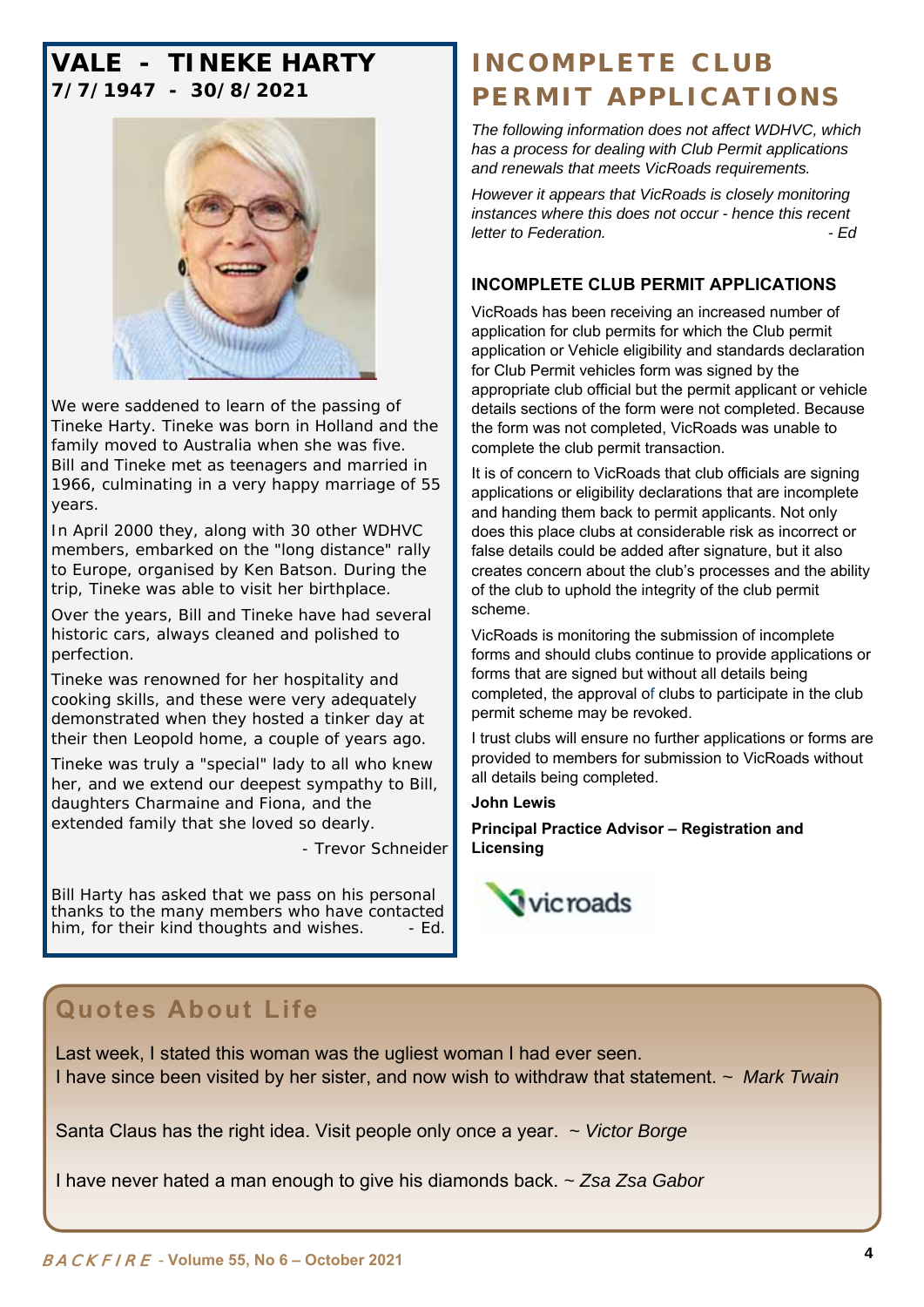## Minor Changes Affecting Permit Scheme

### **VicRoads Announcement on Club Permits**

UPDATE - September 10

The Victorian Government has confirmed today that the eligibility criteria for the Club Permit scheme will remain at 25 years or older.

Earlier this year the State Government proposed changing the rule to a 30 years or older minimum to bring Victoria into line with other states using similar heritage registration/permit systems.

However, Ben Carroll, Minister for Roads and Road Safety confirmed in a public notice that the 25 year rule would remain in place.

**64 CLASSIFIEDS** heraldsup com au

### **Notices**

**Public Notices** 

### **NOTICE OF DECISION Road Safety (Vehicles) Regulations 2021**

I, Ben Carroll, Minister for Roads and Road Safety and Minister responsible for administering the Road Safety Act 1986, give notice in accordance with section 12 of the Subordinate Legislation Act 1994 of my decision to make the proposed Road Safety (Vehicles) Regulations 2021 (the proposed Regulations).

A regulatory impact statement in relation to the proposed Regulations was made available for public comment from 11 June 2021 until 8 July 2021. The Department of Transport received 1060 submissions

After consideration of the submissions in accordance with section 11 of the Subordinate Legislation Act 1994. I have decided to proceed with the making of the proposed Regulations with the following amendments:

- Maintaining the eligibility for club permit registration at 25 years (there was consideration of increasing the eligibility to 30 years).
- Reinserting regulations relating to the Hazardous Area Authority. These requirements are to remain in the proposed Requiptions until corresponding amendments are to be made to the Bus Safety Regulations 2020.
- . Amendment of penalty amounts for certain offences under the proposed Regulations.
- · Other minor, miscellaneous, and technical amendments. The following regulatory requirements have also been omitted from the proposed Regulations. However, I intend to implement these reforms through amendments to the proposed Regulations
- after the proposed Regulations commence: · Regulations which would have required vehicles over 15 years
- of age to be recorded on the written-off vehicles register when classified as a statutory write-off or a repairable write-off. . Requiring light vehicles or light trailers with a fixed gas fitting to
- present a gas certificate or gas compliance plate at the time of registration of that vehicle or trailer.
- . Amendment of the eligibility for registration concession by charitable or benevolent organisations.

Dated 8 September 2021 THE HON. BEN CARROLL MP Minister for Roads and Road Safety

### **TOPIA** Department of Transport

### **COMMITTEE MEETING**

Main points from the Committee meeting held on 21 September 2021.

- ♦ MG Car Club thanking WDHVC for its support of funding for new facilities. Extending invitation for President to attend opening on Oct 31.
- Austin 7 Car Club confirming timing for visit - 2- 2.30pm on Oct 31 (subject to Covid rules)
- VicRoads Permit Scheme update: noting letter about some issues with permit applications.
- $\Diamond$  Noting that the stamp the WDHVC uses assists greatly in showing the legitimacy when signing off on club permits
- $\Diamond$  VicRoads review has decided that the age limit to qualify for red plates is staying at 25yrs old
- $\Diamond$  No rallies over the past month. Future rallies tentative as restrictions are unknown. Once meetings outdoors are allowed again the club will try to host some suitable events ASAP
- ♦ Federation
	- Nothing to report
- Filled out permit papers can be posted to Gus during the lockdown (enclosing stamped, self-addressed envelope).
- $\Diamond$  D Jones suggested if this lockdown remains perhaps the club could host some Zoom activities.

 *- James Park* 

*(No September General Meeting was held, due to Covid restrictions. - Ed)*





*"Craneway in new 6-storey building, showing loading platforms." Postcards showing the Ford plant in 1917.*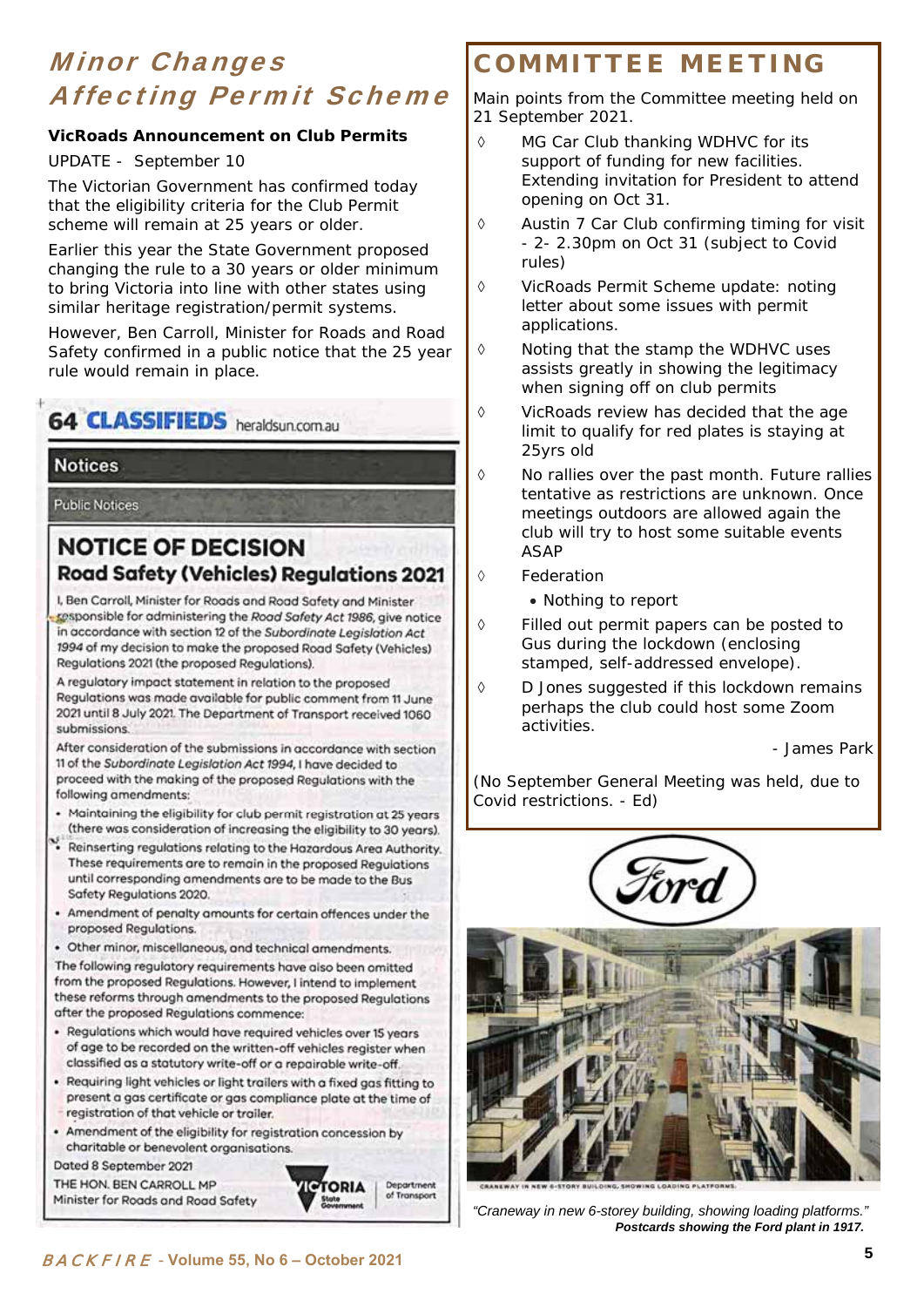

# Stories From the Shed **What Do You Get When You Add 27 to 50?**



I know what you are thinking: "What is this young gentleman doing in our club with economy cars from the 80's?" Well I am glad you asked.

The KB Ford Laser is a fine example of badge engineering with its close sister being the Mazda 323. The particular example here is a fully optioned Ghia (the aircon and power steering cost as much as half the car did brand new!).

I am the proud third owner of this Laser Ghia and very privileged to say the original owner was one Mr Lewis Bandt. For those who don't know, Mr Bandt was the inventor of the Ford ute, an Aussie icon.



*Original delivery papers, showing Lewis Bandt as the owner -26/7/85.* 



*The Ghia* 



So, you may ask how I got a hold of it. Well for a few years I had a fixation with KA and KB Lasers. I was (and still am) attracted to the boxy wedge shape and long tail lights. So, as we car enthusiasts do, I started the hunt to purchase my own. The one I happened to end up with was for sale at the Geelong City Swap Meet in 2018, about four sites down from the site I shared with my uncle (Simon Anderson). So, I took the plunge and purchased it, not knowing the history.

After finishing High School, and with much help from my uncle, we got this piece of Geelong and Australian history back on the road and safely in the shed.

Well as we all know, the addiction doesn't end at one. After digging deeper into the various models and history of the KB series Lasers, I came to find some other models that got my interest. Some of these include the Sport 'S' 1.5L twin carb model and the Carla Zampatti Specials. However, in my eyes these are nothing to what I believe is the holy grail of Lasers, the White Lightning.

The White Lightning is a limited run model of just 300 cars (even though it's believed that the full 300 were never built). You may ask what makes this model so special? The Recaro seats, window tint, front and rear spoilers, special wheels and paint are all very cool but they pale in comparison to what's under the bonnet. Ford Australia took the 1.5L E5, lowered the compression added some 80s electronic wizardry and slapped on an IHI turbo charger. This makes the White Lightning the first turbo charged vehicle sold by Ford Australia.

After finding out about them my mind was set: I needed one!

The search began and in early 2021 a White Lightning came up for sale in Yarrawonga.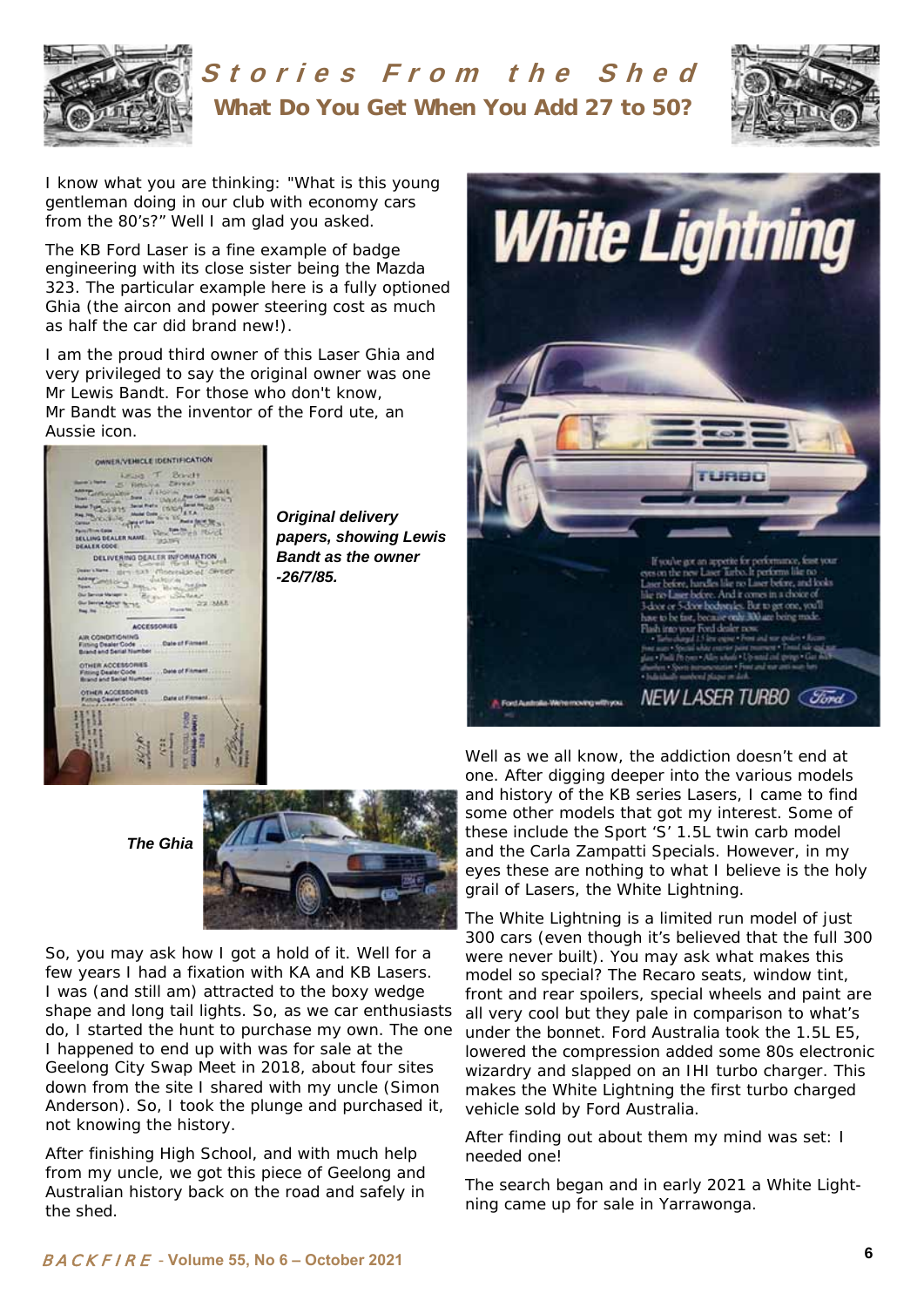

# Stories From the Shed **What Do You Get When You Add 27 to 50?**



The next weekend Uncle Simon and I (under adult supervision from my Dad) were on our way to Yarrawonga. With this trip I purchased my first White Lightning; number 50. This car had everything; the interior and the sweet, turbo charged 1.5. However, the past owners didn't love her as much as I did. I was told she was a paddock bomb, and I am convinced that it was jumped into the Yabby dam and left to sit. After an assessment she

was too bent and rusted to try and make work. It ran and sounded healthy though, so there was hope.





A few months later, just when it looked like I wouldn't be able to make a functional White Lightning, another one came up for sale in South Australia. This one was number 27.

Number 27 was beautiful; she was fully registered, the interior was impeccable but under the bonnet was a problem. The 1.5 turbo had been replaced with a naturally aspirated 1.3 (the turbo motors were known to blow, back in the day, and were prone to knocking). This would be an issue for most people, but not for me as I had a complete White Lightning in the driveway but with a body in disrepair.

As quickly as you could say "Sold!" I had number 27 on the back of a truck and bound for my front door.

So, the transplant begun. Number 27 was put into safe storage in our outdoor entertaining area (thanks Mum & Dad!) and we started to strip number 50. I sent the tired 1.5 turbo off to Warren Heath Performance to give it a freshen up. This included late model full skirt pistons, lower compression, minor head work, new cam grind and an overall freshen up.

Thanks to our invisible friend COVID-19 progress has been slow but I now have the engine in my possession and I am starting the swap in.

Hopefully in the new year you will see it down at the club!

*- James Park* 



*" … we started to strip number 50. I sent the tired 1.5 turbo off to Warren Heath Performance to give it a freshen up. This included; late model full skirt pistons, lower compression, minor head work, new cam grind and an overall freshen up."* 

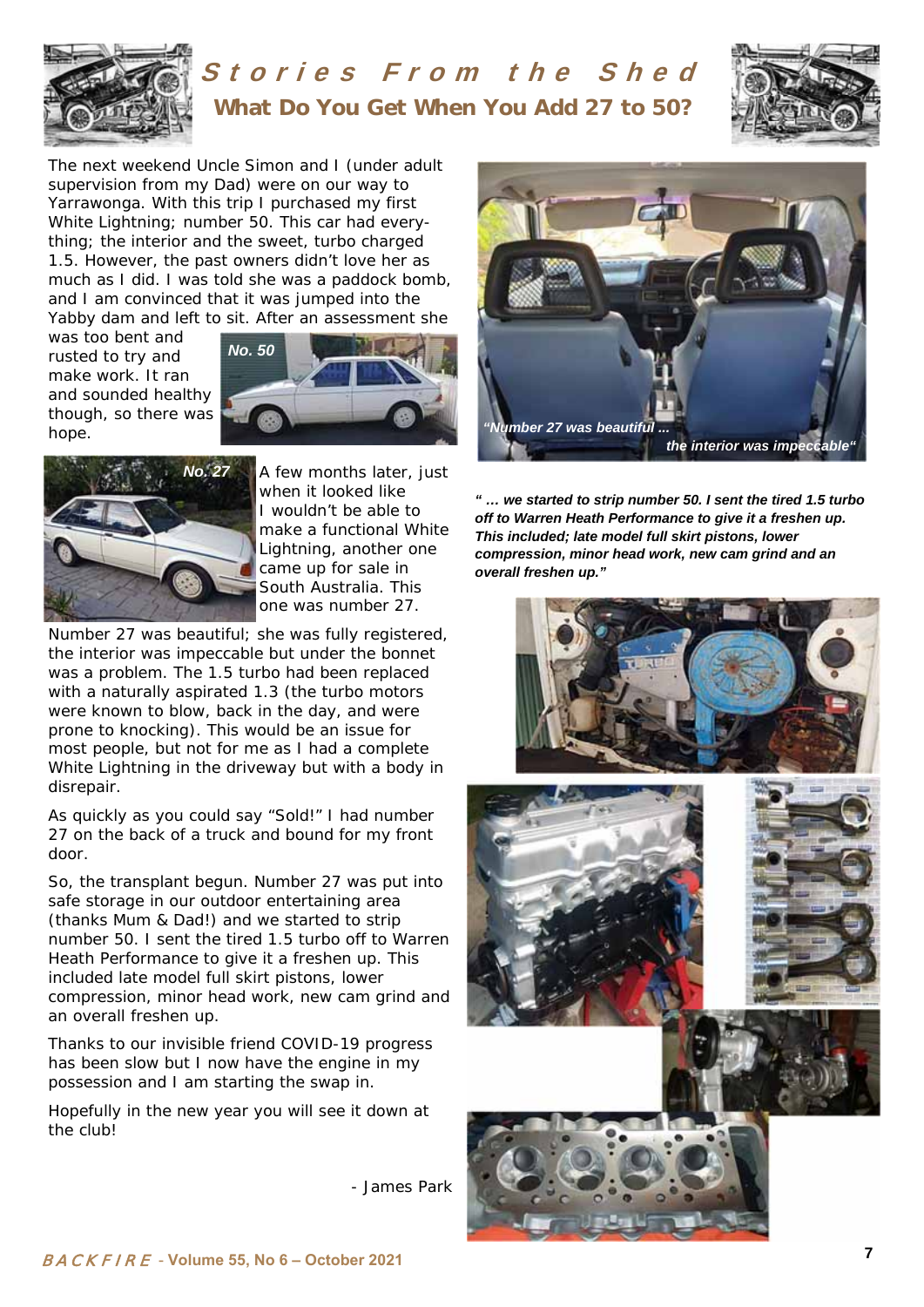

### **ALL FACE-TO-FACE CLUB ACTIVITIES ARE CURRENTLY SUSPENDED. CALENDAR INDICATES WHAT IS PLANNED IF RESTRICTIONS AT THE TIME ALLOW. Further advice will be sent by email.**

**Friday 1 October** Backfire folding morning 9am Clubrooms. *Contact: Peter Telfer 0427 526 938*

**Tuesday 12 October General Meeting—**unlikely to be held due to Covid restrictions.

**Tuesday 19 October Committee Meeting** 7.30pm in clubrooms.

**Monday 25 October October Backfire Deadline** 5pm*.* 

 *Contact: Jon Breedveld 0417 311 441* 

**Dine Outs TBC** *Contact: Sharyn 0417 546 089.*



Gary's Giggles Tall Tales from our Legendary Librarian

A preacher visits an elderly woman from his congregation.

As he sits on the couch he notices a small bowl of peanuts on the coffee table.

"Mind if I have a few?" he asks.

"No, not at all," the woman replies and pushes the bowl closer.

They chat for an hour and as the preacher stands to leave, he realises that instead of eating just a few peanuts, he has emptied the bowl.

"I'm terribly sorry for eating all the peanuts. I just meant to have a few."

"That's all right," the woman replied. "Ever since I lost my teeth, all I can do is suck off the chocolate."

**\*\*\*\*\*\*\*\*\*\*\*\*\*\*\*\*\*\*\*\*\*\*\*** 

A newly-promoted Colonel was setting up a makeshift office in the hills. He was just getting unpacked when out of the corner of his eye he noticed a Private with a toolbox coming his way.

Wanting to seem important, he grabbed the phone and said: "Yes, Prime Minister. Yes, I think it's an excellent plan. Yes, the General has discussed it with me. Yes, you've got my support on it. Thanks for the call. Let's touch base again soon. What's that? I can call you Scott? Bye!"

"And what can I do for you?" he asks the private.

"Nothing sir. I'm just here to hook up your phone."

### **Lost in metric translation**

A miss is as good as 1.6 km. Put your best 0.3 of a metre forward. Spare the 5.03 m and spoil the child. 28 g of prevention is worth 453 g of cure. Give a man 2.5 cm and he'll take 1.6 km.

Peter Piper picked 8.8 L of pickled peppers.

**\*\*\*\*\*\*\*\*\*\*\*\*\*\*\*\*\*\*\*\*\*\*\*** 

### **Random thoughts**

Depression is merely anger without enthusiasm.

I almost had a psychic girlfriend, but she left me before we met.

The only substitute for manners: fast reflexes.

If ever that everything seems to be going well, you've obviously overlooked something.

Everyone has a photographic memory. Most don't have film.

I used to have an open mind, but my brain kept falling out.

Shin: a device for finding furniture in the dark.

If at first you don't succeed, then skydiving isn't for you.

He who hesitates is probably right.

The problem with the gene pool is that there is no lifeguard.

Love may be blind, but marriage is the real eye-opener.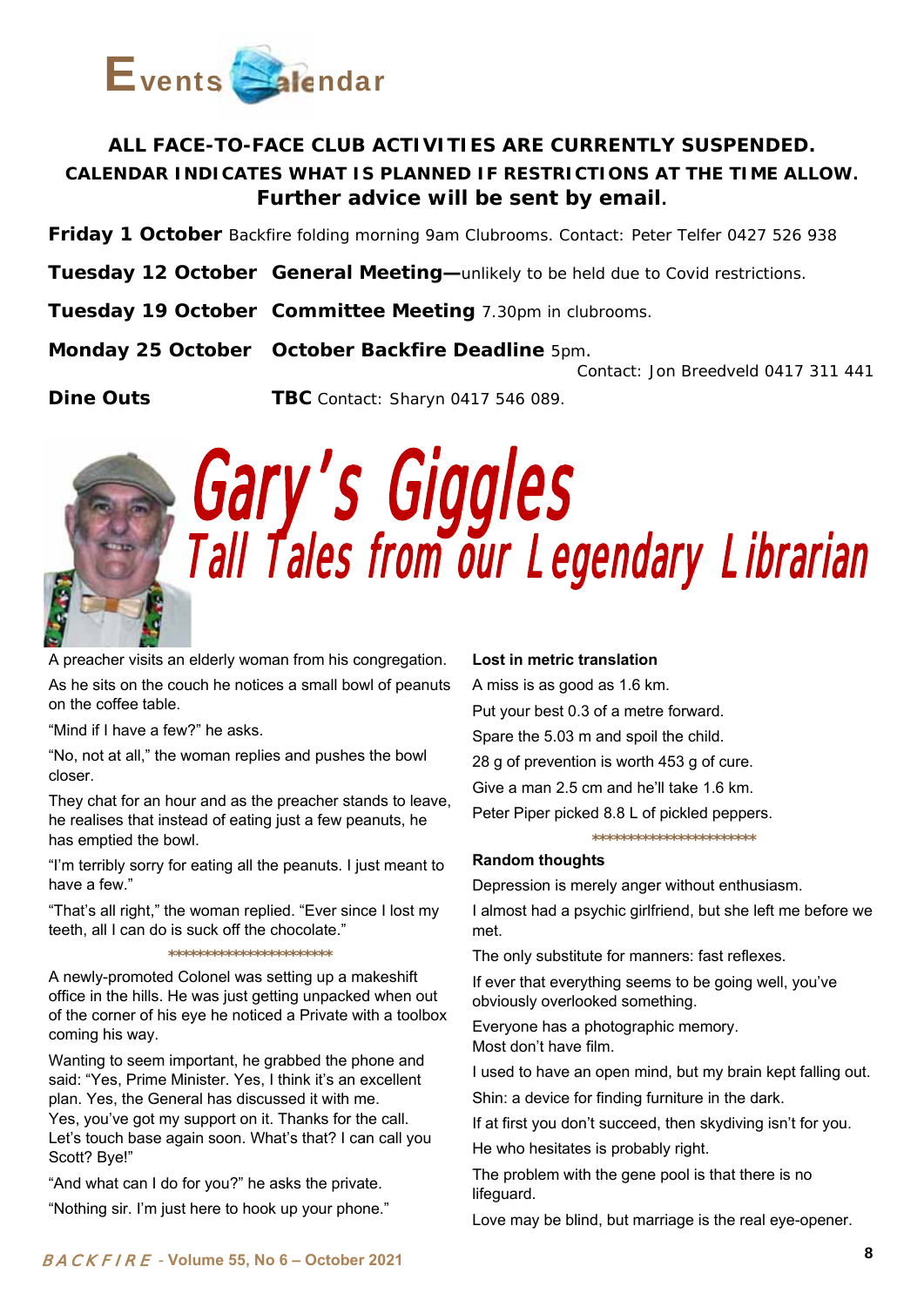

# Stories From the Shed



# PIONEER MOTORING WOMEN

The early 1900s saw a number of pioneering women take to the road, driving the vehicles of the time across the whole world, setting distance, endurance and speed records in the process. John Hickford, has contributed several reports about two of these women; Jean Robertson and Kathleen Howell. This story comes from these contributions. - Ed



*Jean Robertson and Kathleen Howell, with their trusty Lancia Lambda*

The Australian Lancia Register newsletter of March 2021 records the women's endurance race around eastern Australia in 1927, when they became the first females to drive across the continent.

The RACV Royalauto magazine also included a short piece about the same trip.



### RACV MEMBERS' 1927 CROSS-COUNTRY JOURNEY

### WOMEN DECLARE EPIC TRIP A 'JAUNT'

Far from being regarded as a great adventure, the overland trip from Melbourne to Darwin is now more of a holiday jaunt declared RACV members Jean Robertson and Kathleen Howell in 1927.

The Darwin Northern Standard reported their view that any experienced woman motorist could make the trip, as long as she had the ability to adjust minor car troubles herself. Help was not always at hand. The resourcefulness of the two was highly commended by Gordon Solomon, a Candelo [NSW] journalist, in whose opinion "two pluckier girls could not be found". Bogged outside Anna Creek Station, SA, in their Lancia Lambda, Jean and Kathleen carried sleepers a quarter of a mile from the railway line to their car, working for three hours to free it. Covered with mud from head to foot they were proud of their achievement.

When they got going, Solomon and his companions started to load some of the heavier goods onto their car, but the women declined any assistance saying they'd set out to do the trip alone and wished to accept as little help as possible. Experiencing the Coober Pedy dug-outs, visiting remote stations, camping in motor garages and along railway sidings was all part of the trip. Negotiating wet terrain, dodging Alice Springs ant beds and dealing with a leaky radiator were the main challenges. The women travelled more than 7000 miles [11.265km]. **Helen Stitt** 

*(Another copy of this photo carries the handwritten footnote: "On the matting in the desert sandhills near Oodnadatta.")*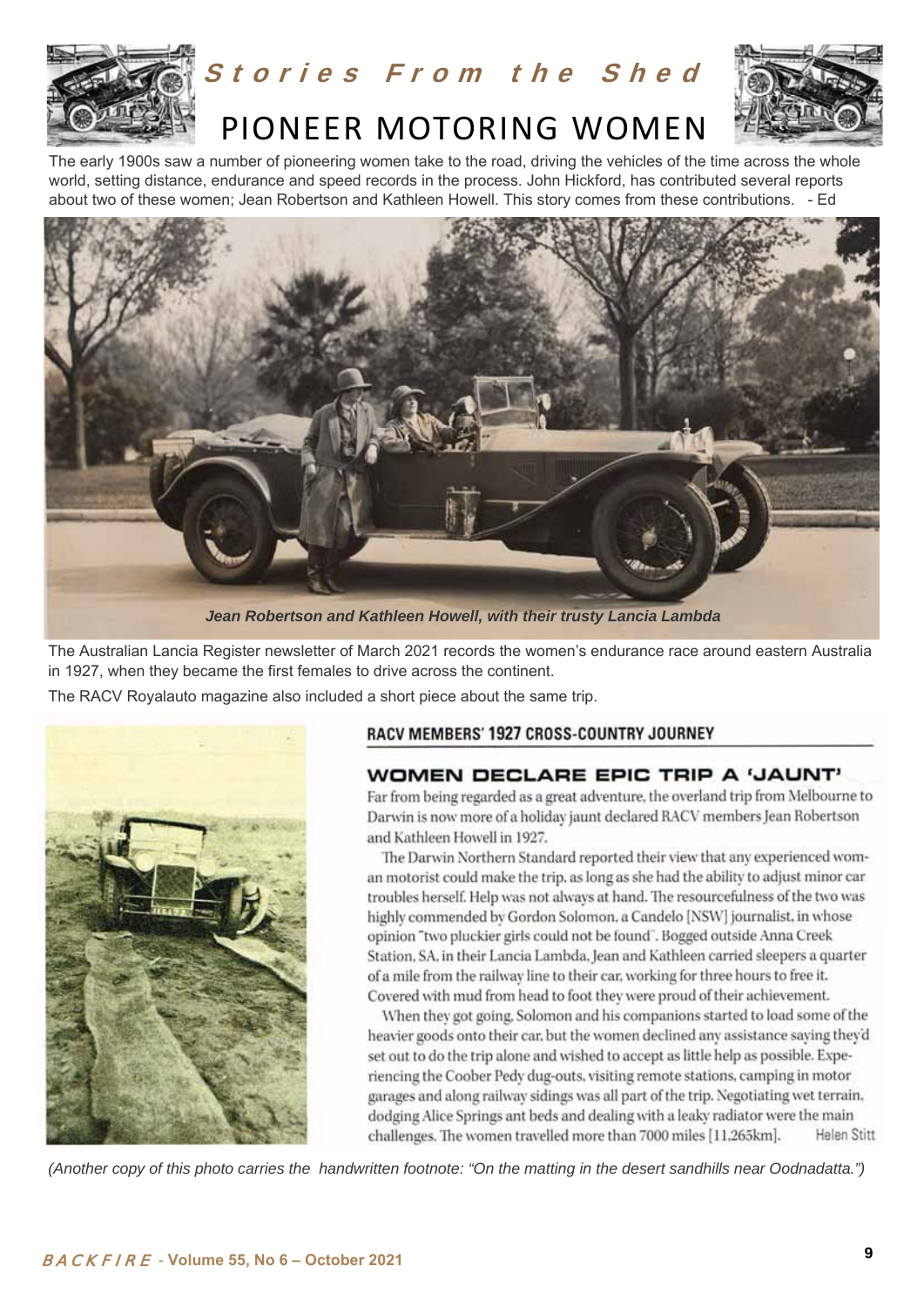

Stories From the Shed

PIONEER MOTORING WOMEN





Jean Robertson and Kathleen Howell met at the Clyde School in Melbourne and formed a lifelong friendship. After leaving school they became part of a small but passionate group of women who embraced the freedom offered by a relatively new form of transport – the motor vehicle.

Jean Robertson was herself a student of another female motoring pioneer, Alice Anderson. Anderson was a remarkable woman who grew up in Melbourne and was supported by her engineer father, who encouraged her to learn mechanical skills. Anderson first drove buses at age 15 and was given a car by her father. To make the repayments, she bought a chauffeur's uniform and drove around Melbourne. Her work included driving people to picnics, collecting country women from train stations, rushing expectant mothers to hospital and tours around the city.

In 1919 Anderson set up a motor garage in Kew. This business included her chauffeuring work, selling petrol, repairing vehicles and teaching people to drive. She ran three-month courses for women, teaching them mechanical skills, and Jean Robertson was one of her early students.

Kathleen Howell's father provided the pair with the Lancia Lambda convertible which they used in their motoring exploits. This car transported Jean and Kathleen across thousands of uncharted miles of the Australian outback.

Together with their fox terrier, Barney, they set off from Melbourne and headed north. They travelled through Alice Springs and on to Darwin, following the telegraph wires as there were no proper roads. From Darwin they headed eastwards, looping through Queensland and back home through New South Wales. This epic trip was supported by the Shell Oil Company and the girls mapped their route in return for the petrol supplied. Their map was the first time that large areas of central Australia had been recorded.

The journey was difficult and the women's mechanical skills were called on to fix the car when it broke down. They carried two long strips of coir matting to lay over sand. This was a laborious but effective way of providing traction on the soft surface.

They carried all the provisions and parts they would need, dropping into stations and townships along the way but were otherwise un-escorted. They packed a rifle for protection against the wildlife and relished the chance to explore the Australian outback. They visited isolated communities and indigenous settlements and slept under the stars between towns. Once when they found themselves without matches, they short-circuited the car's headlights to produce a spark for the campfire.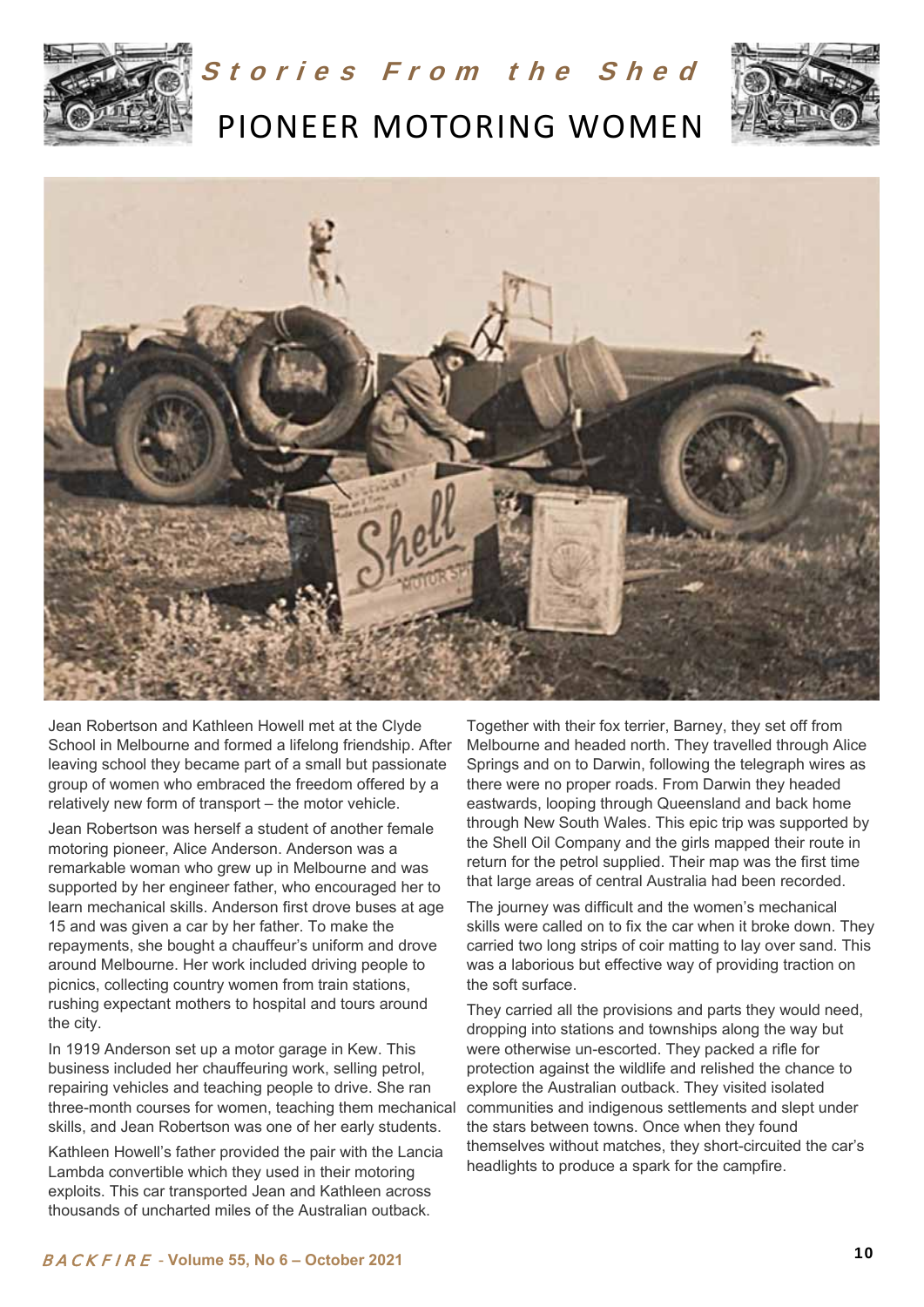

# Stories From the Shed PIONEER MOTORING WOMEN





As well as demonstrating that the Australian Outback could be a safe place for women, their across Australia trip was also instrumental in cementing the "road trip" as a popular Australian pastime.

Later on another trip Jean and Kathleen took the Lancia to Perth. This turned into a land speed record attempt from Perth to Sydney and included racing the transcontinental

"it's long lean shape a swiftly speeding streak over the long desert stretches."

The women's decision to enter the 1932 Monte Carlo rally happened quite casually during an afternoon tea which included Jean Beatson's future husband, Bertie. Bertie Beatson was the local representative for Riley cars and had three Riley Nines imported from England for the attempt. The bodies were assembled in Melbourne and the team of six left in August 1931.

The plan was to firstly drive across Australia to Darwin, then on though Asia, the Middle East and Europe to England.

It took them 5½ months to drive and ship the cars from Australia to their Rally starting point in Palermo, Italy. Their route crossed Java, Batavia, Singapore, Penang, Calcutta, Delhi, Bombay, Gaza, Ur, Baghdad, Haifa, Beirut, Jerusalem, Suez, Cairo, Alexandria, Greece and Brindisi. While crossing the desert from Baghdad they were forced to travel with buses as escorts. A few months earlier Arabs had held up and robbed a small party of everything including the clothes off their backs and they arrived at their destination clad only in newspapers.

During the Monte Carlo Rally, Jean and Kathleen drove 56 hours non-stop from Palermo to Monte Carlo and finished  $17<sup>th</sup>$  out of the rally field of 150. After that, they continued on to England, arriving in February 1932. While in the United Kingdom they engaged in another hobby – flying planes - as both of them had their pilot's licence and were accomplished flyers.

In October 1979 the two women, then in their 70s, were interviewed by Karen Kissane, for the Age newspaper. In this article they reflected on their exploits. Kathleen Howell (now Mrs Kathleen Gardener) said she no longer enjoyed driving as much as she did in the early days.

train across the Nullarbor. The women made the 2,824 km trip from Perth to Adelaide in only two days, nine hours and 57 minutes – a new record for this leg of the journey. However on the second half of the trip they encountered poor roads, becoming bogged in deep mud, and after four days of driving with little sleep they

This adventure generated much public attention and the Darwin Northern Times reported in November 1928 of two young women racing a train in a convertible Italian sports car,

conceded defeat.

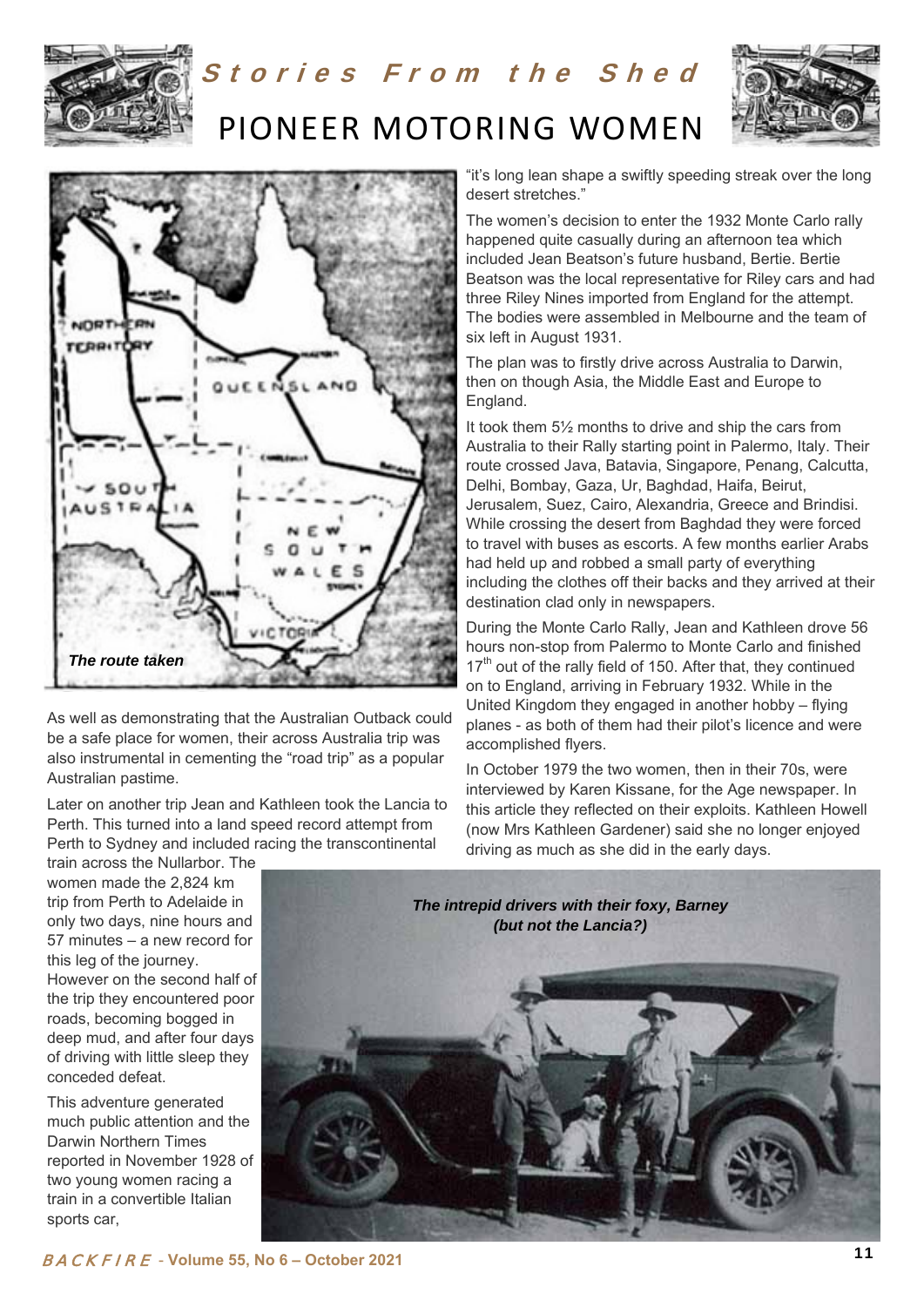

# Stories From the Shed PIONEER MOTORING WOMEN



"All the fun's gone out of it," she said. "You can't drive beyond a certain speed now. We drive slower than we have ever driven in our lives. Nowadays cars are a means of getting from A to B. There is no feeling in it at all."

However Jean Robertson (now Mrs Jean Beatson) retained her enthusiasm for the motor vehicle. "I think I drove my first vehicle around about eight or 10, up on the farm. It was an old Talbot. I was just about big enough to push the pedals."

She said she had practised in her father's old Rover which was cranked with a handle and had the brake and gear levers outside the driver's door.

When travelling overseas after leaving school, she bought back Victoria's second baby Austin Seven. "They called it the mechanised perambulator," she said.

Reflecting on their 1928 cross continental trip, Jean Beatson said: "it was quite a straightforward run."

"The Shell Company kidded us into that," she said. "We were going anyway and enquired about petrol stops." Mrs Beatson said that motoring was very popular with women at the time, perhaps more so than it is now.

The women said their fathers were both tickled pink by the gallivanting but that they had no idea what their friends thought about them. "Most of them had gotten married," Kathleen Gardener said. "That were we never even thought about it. We were far too busy."

When preparing for the trip they included their evening frocks ("we were always marvellously entertained"), a few spare parts and their dog. "We had a little fox terrier, Barney, who rode between us or over the top and whenever he saw a kangaroo, he always fell off with excitement," Mrs Gardener explained.

The pair travelled from Melbourne to Adelaide, Port Augusta, Cooper's Creek, Anna's Creek, Oodnadatta and Alice Springs, chopping up railway sleepers to get their car over a flooded bridge and stuffing saltbush under the wheels when they got bogged. "When the rains come in the centre, the rains come," Mrs Gardener said.

"The roads were only tracks," Jean Beatson said. "We had no service stations on the way. We always took a certain amount of spare parts and hoped to God nothing happened. But we regularly had two punctures in the morning and two in the evening."

From Alice Springs they travelled to Tennant Creek and Katherine, arriving in time for payday celebrations in the corrugated iron hotel. "It was the first time we heard the original version of Mademoiselle from Armentieres," Mrs Gardener commented.

They navigated by the Overland Telegraph lines, never travelling far from them. "All these places are now

townships, but there was just a telegraph station and that was all," Mrs Gardener said. "It was so safe. I suppose you didn't have any imagination, because fear never entered our mind. There wasn't any reason to ever think about it.

'Not everyone took it so calmly," she said. "We got into one station and they had a donkey team geared up to pick us up. They were quite relieved to see these maniacs coming in."

Reflecting on whether they would undertake their Australian trip again Jean Beatson said: "I think you would want to be very careful now." However she added gleefully that she would "take it on tomorrow."

Sources:

- The Australian Lancia Register newsletter, March 2021
- RACV Royalauto
- $\Diamond$  Sydney Living Museums Assistant Curator, Mel Flyte, writing on the museum website.
- Darwin Northern Times, 10 November 1928.
- ♦ Karen Kissane, The Age, 5 October 1975
- $\Diamond$  Ismail Kayhan, on the SBS Turkish Radio website
- $\Diamond$  Anneli Knight, Sydney Morning Herald book review "Women at the Seat of Power ",2009
- Photos: The Age, State Library of Victoria& the National Library,



cather and Mrs. Gurdener taking a walk at Undera,<br>are are a myons of getting from A to B. There's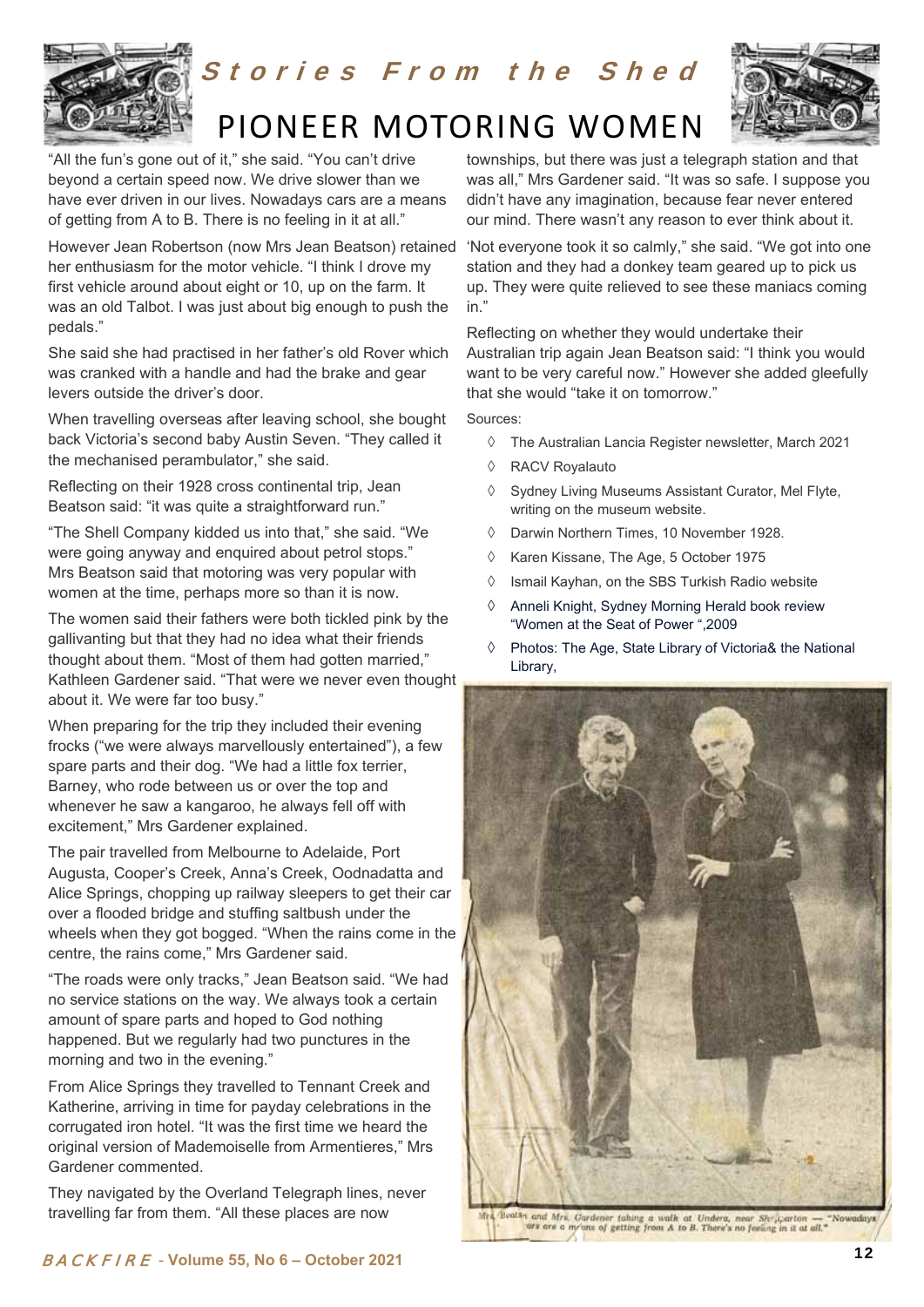# Letters to the Editor

### **Cancellation: Lake Bolac Campout - October 2021**

Dear Editors/Secretaries

It is Nerene Backhouse here from the Vintage and Classic Car Club Ballarat.

It is with great regret that our Club Committee has decided to cancel the October Campout at Lake Bolac. I guess this doesn't really come as any surprise, given the state and uncertainty of lockdowns and restrictions. The Committee has in fact decided to cancel all Club events now that we know the Roadmap for the rest of the year.

We can only look forward to a better outcome in May next year. It's a case of "watch this space"!

Could you please pass this information on to your members? Much appreciated.

Stay safe everyone and take care.

Kind regards

Nerene Backhouse

VCCC Ballarat

### **It's an Earthquake!**

Hi Jon,

Just phoned one of the women staff at Lions Village Licola to ask how she survived as the epicentre of todays "earthquake".

She told me that there was no damage to the buildings which started to shake when she was stepping out of the shower, and she then ran outside into the back yard.

She confided that not only was the building shaking – that lots of her personal bits and pieces got a good wobble up as well!

Now would I exaggerate?

Best wishes

Stay safe

Brian Edward



### **SOME AUTOMOTIVE FIRSTS**

From "*I Love Old Cars and Transport Stories"*  - by Frank Rodwell OBE\* (\*over bloody eighty)

The recessed door handles were a safety feature on the 1935 Fiat.

**\*\*\*\*\*\*\*\*\*\*\*\*\*\*\*\*\*\*\*\*\*\*\*\*** 

Windscreen washers were introduced on the 1935 Triumph **\*\*\*\*\*\*\*\*\*\*\*\*\*\*\*\*\*\*\*\*\*\*\*\*** 

The first automobile to appear in Queensland was the Brisbane-built Trackson steamer of 1900. Due to the English Transport Act, it had to be preceded by a man walking in front with a red flag. Trackson also imported the first petrol powered car to come into Queensland. It was a twin-cylinder De Dion-Bouton.

**\*\*\*\*\*\*\*\*\*\*\*\*\*\*\*\*\*\*\*\*\*\*\*\*** 

In 1907 the single-cylinder Brush was the first car in America to be fitted with coil springs all-round. ln addition it had a body/frame of wood, and the front and rear axles were also wood. When idling, it seemed to be trembling with energy and ready to dash off in any direction.

**\*\*\*\*\*\*\*\*\*\*\*\*\*\*\*\*\*\*\*\*\*\*\*\*** 

The Chevrolet bow tie emblem was copied by Billy Durant from a design on wallpaper decorating a hotel room in Paris. Durant was President of General Motors which owned the Chevrolet Motor Company.

**\*\*\*\*\*\*\*\*\*\*\*\*\*\*\*\*\*\*\*\*\*\*\*\*** 

The engines and gear boxes for the Curved Dash Oldsmobile were made, on contract, in the foundry operated by the Dodge brothers. The vehicles were produced under licence in Germany as the Polymobile & Ultramobile.

**\*\*\*\*\*\*\*\*\*\*\*\*\*\*\*\*\*\*\*\*\*\*\*\*** 

The American built Adams-Farwell of 1904 had a 3-cylinder, air cooled, rotary engine. ln 1906 the engine size was increased giving it a 5-cylinder motor.

**\*\*\*\*\*\*\*\*\*\*\*\*\*\*\*\*\*\*\*\*\*\*\*\*** 

There was a rare Belgian Flaudelar car of the 1920s which had a 7-cylinder motor. **\*\*\*\*\*\*\*\*\*\*\*\*\*\*\*\*\*\*\*\*\*\*\*\*** 

De Dion-Bouton made a 10-cylinder twin rotary engine in 1889.

**\*\*\*\*\*\*\*\*\*\*\*\*\*\*\*\*\*\*\*\*\*\*\*\*** 

In 1936 the French Voisin had a straight 12-cylinder car capable of 125 mph. Packard designed one in 1930 but did not proceed with its production.

**\*\*\*\*\*\*\*\*\*\*\*\*\*\*\*\*\*\*\*\*\*\*\*\***  Bugatti, Cadillac and Marmon produced cars with V-16 motors. **\*\*\*\*\*\*\*\*\*\*\*\*\*\*\*\*\*\*\*\*\*\*\*\*** 

The 1915 American made Briscoe had a papier mache body and single headlight centrally mounted into the cowl.

**\*\*\*\*\*\*\*\*\*\*\*\*\*\*\*\*\*\*\*\*\*\*\*\*** 

There was a French car named RIP. **\*\*\*\*\*\*\*\*\*\*\*\*\*\*\*\*\*\*\*\*\*\*\*\*** 

*- contributed by Fred Harris*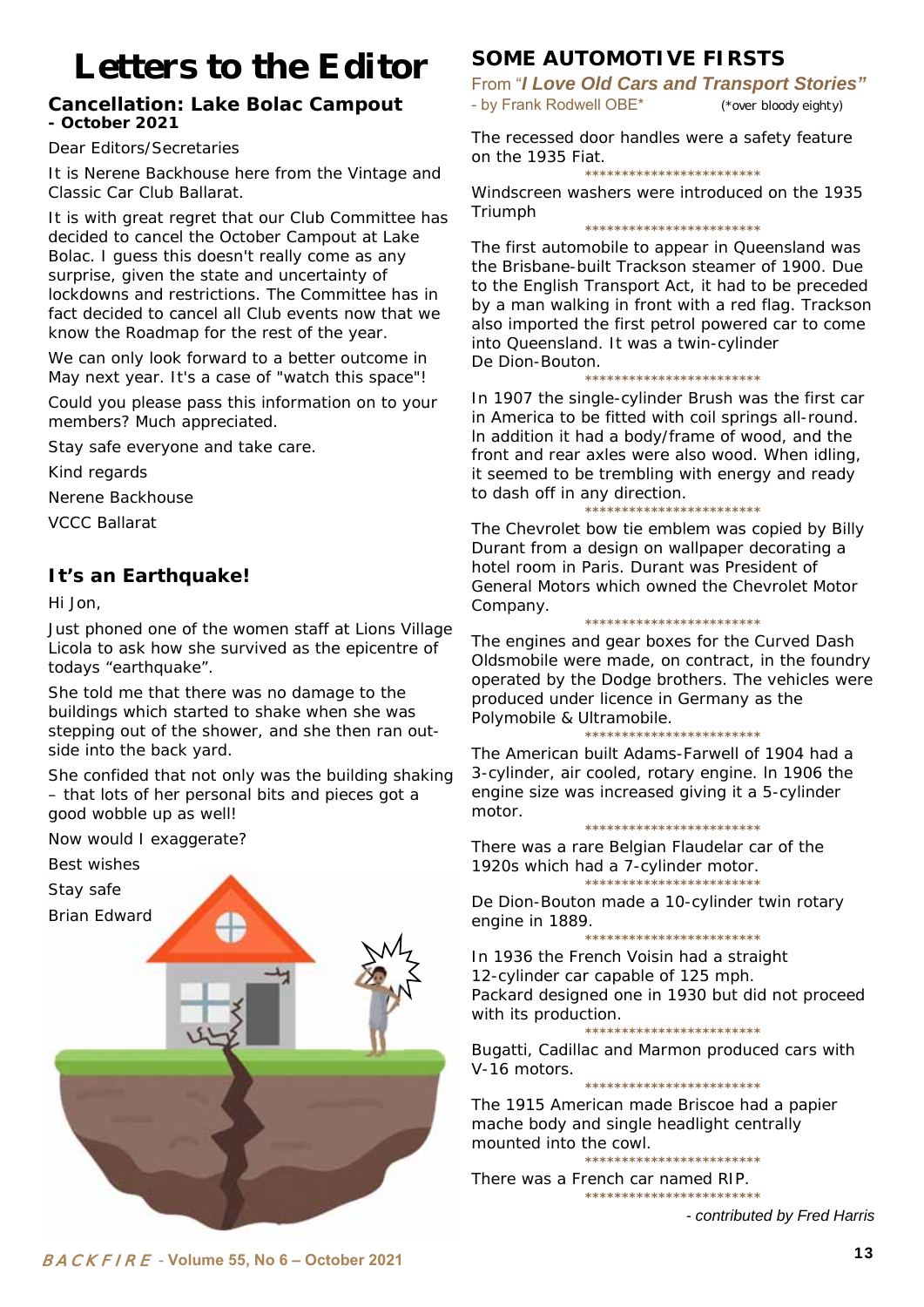### More On Electric Vehicles

114 The Motor

October 21, 1939.



THIS was the first motor-cab ever licensed to ply for hire. It was I run by a 40-cell battery, which was estimated to take the vehicle 50 miles at an average of 12 m.p.h. There was always one difficulty with electric cabs, owing to their limited mileage on one charge. The driver would very carefully inquire the destination of the "fare" before allowing him to enter. If the destination were at a point where a return "fare" could easily be obtained-all well and good. But if it happened to be some place which offered the prospect of a "fareless" return, the intending passenger was regretfully informed that there was not sufficient current left for such a long journey.

After reading both President David's and Lindsay Alford's comments about electric cars in the September *Backfire*, I happened upon this item in the Castlemaine Historic Vehicle Club newsletter. Didn't realise that electric vehicles were around so far back (though I was aware that human nature doesn't change much!) The question of providing enough recharge stations is one that also remains current (pun intended). Battery cost, weight, durability and range also seem to limit the use of electric vehicles to urban environments at present. In Australia, even if/when recharging stations are commonly available and recharge times become acceptable, I think there will still be the need for at least a hybrid petrol/electric or hydrogen/electric vehicle for trips away from the big cities. - Ed

(Reproduced with permission - thanks Jan)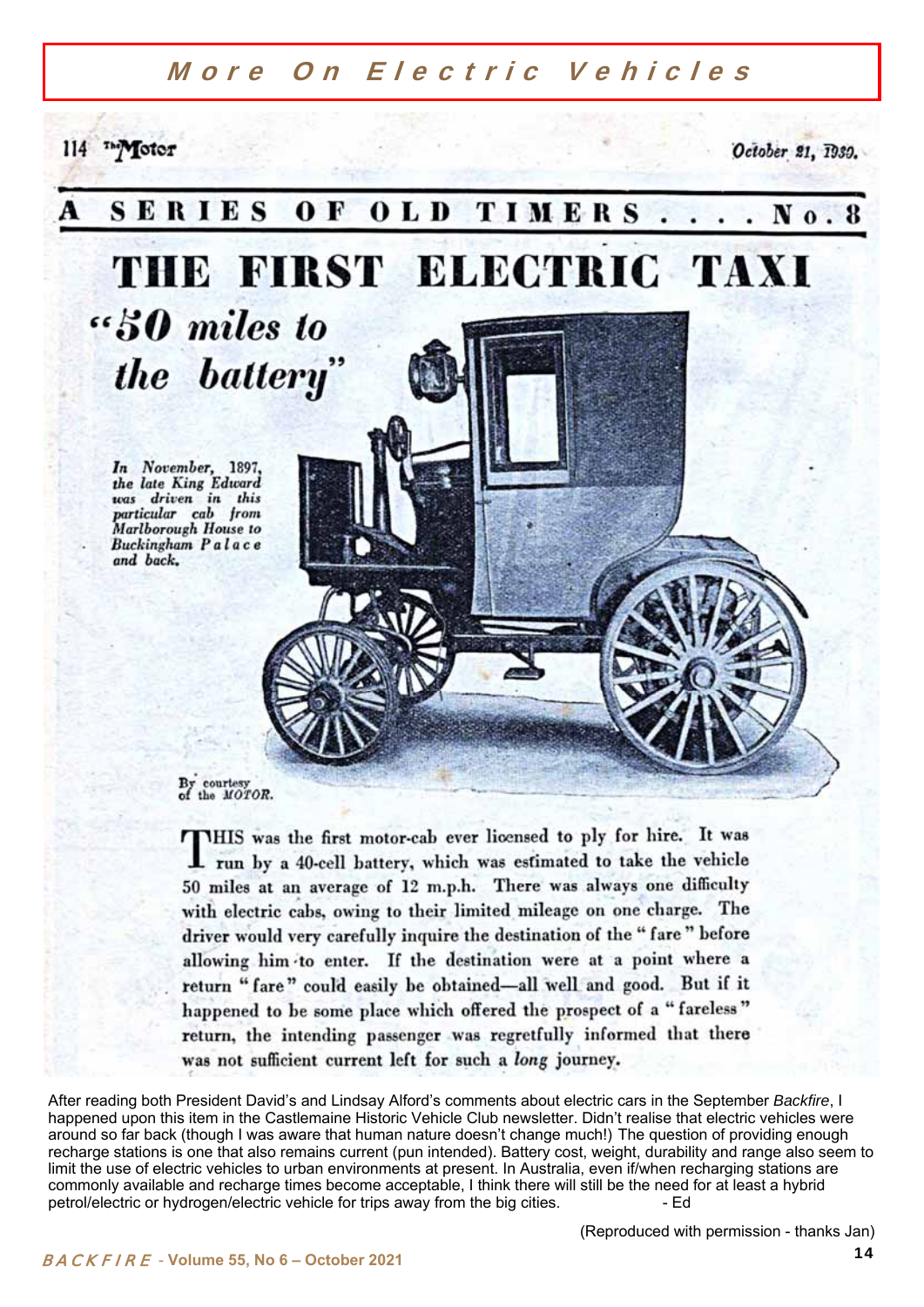### **FOR SALES, WANTED & CLUES**

### **Wanted:**

**A 12 volt starter solenoid** for my old petrol Fergie (pictured). It's mounted away from the starter and I push the button on the end to start. Call Rod 0417 021 982, 5281 5340. **9/21** 



**Cane/Wicker basket** with lid. Max. size I am limited to is L 27" x W 14" x H 14". also

**Kingston 5 ball brass carburettor** complete or parts. Call Simon 0414 482 241. **9/21** 

**\*\*\*\*\*\*\*\*\*\*\*\*\*\*\*\*\*\*\*\*\*\*\*\*** 

### **Wanted:**

**Unique Cars magazine—**June 1998. Call Leigh 0468 763 054. **8/21 \*\*\*\*\*\*\*\*\*\*\*\*\*\*\*\*\*\*\*\*\*\*\*\***

For sale/wanted ads are free to Members and generally appear for **two issues** of *Backfire*. To remove advertisements from the newsletter earlier, email **editor@wdhvcgeelong.com** (Ph 0417 311 441).

**Reminder**: All vehicles in the "For Sales" must have VIN number & Price or Registration Number & Price, otherwise they will be listed under "Clues". Ads for the 'Clues' section must not refer to any payment that may take place by mentioning an amount or 'best offer', etc.

All ads for cars also appear on the **club web site** where greater detail and photos (where supplied) can be viewed. To see ads, go to http://www.wdhvcgeelong.com/wdsale.html

**All ads remain on the website until you request their removal.** To remove an ad from the website, email webmaster@wdhvcgeelong.com (Ph 0418 587 415).



on the control

# The Cars of 1950



£800

When General Motors offered an Australian car with a very modern specification, the right price and with good looks, it was an assured success. Over 10,000 Holdens are now on the road and they are coming off the assembly line at 80 per day. However, the delay for delivery is not improving and the fact that secondhand values of the Holden are higher pro-rata than any other make, speaks for its immense popularity.<br>£800 in Melbourne. Price is Displayed by Preston Motors Pty, Ltd. Southern Motors Pty. Ltd. and Queensbridge Motors Pty. Ltd.

The Geelong Revival Motoring Festival organisers, in consultation with stakeholders and the City of Greater Geelong, have decided to postpone the 2021 event, due to the COVID-19 situation. The event will now be held 4 - 6 March, 2022.

**The views/comments expressed in the publication of this newsletter are those of the individual contributor and are not necessarily endorsed by the current Committee of the Club. Whilst every care is taken to determine the safety of any technical information provided and the accuracy of the information supplied for inclusion in this newsletter, it is printed in good faith and neither the Committee nor the Club accept any responsibility for any loss or injury incurred by any application of such information.**